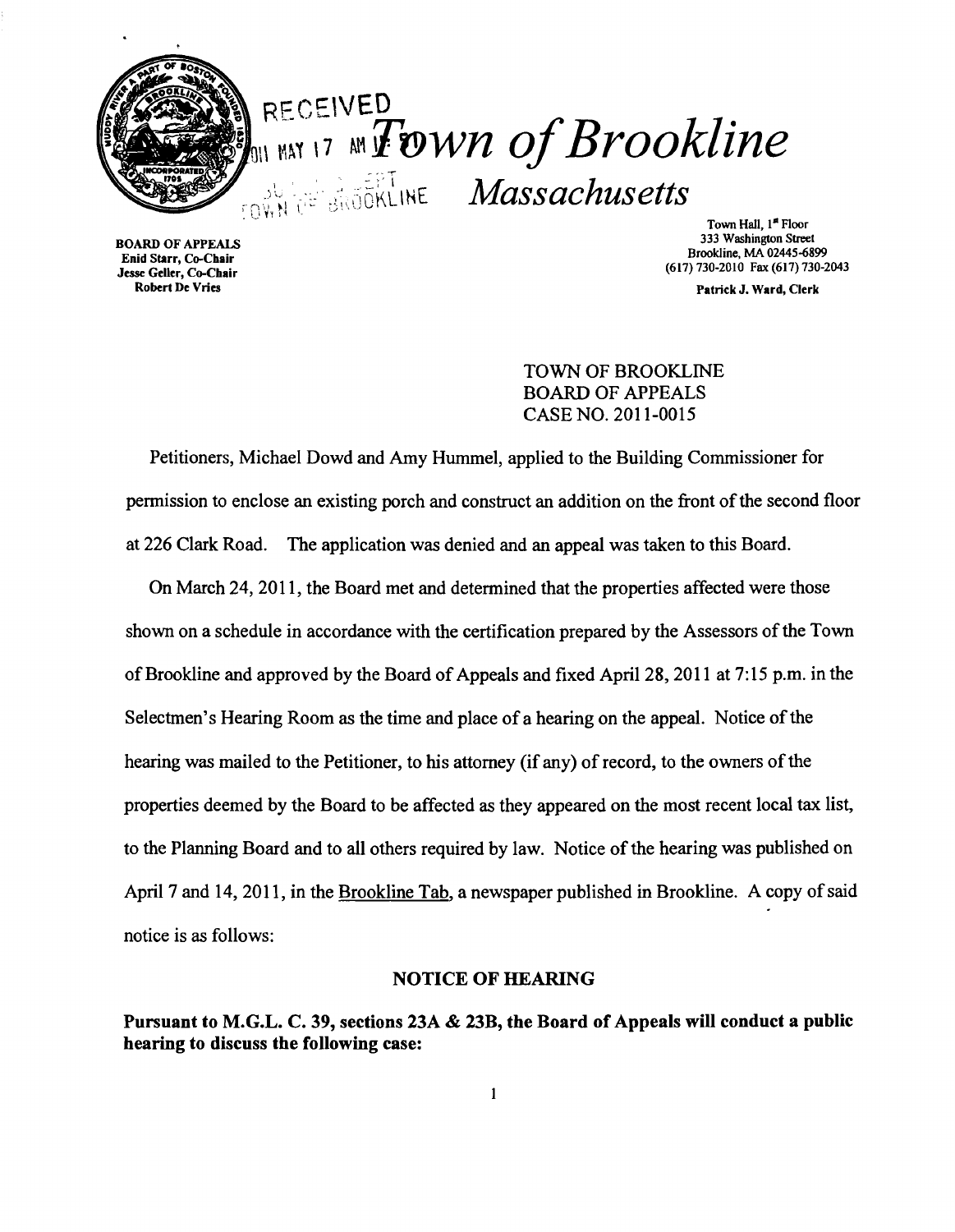Petitioner: DOWD MICHAEL V & HUMMEL AMY L Owner: DOWD MICHAEL V & HUMMEL AMY L Location of Premises: 226 CLARK RD Date of Hearing: APRIL 28, 2011 Time of Hearing: 7:15 p.m. Place of Hearing: Selectmen's Hearing Room, 6th. floor

A public hearing will be held for a variance and/or special permit from:

## 1. 5.09.2.j; Design Review, special permit required.

- 2. 5.10; Lot Size, variance required. (pre-existing, non-conforming)
- 3. 5.22.3.c; Exceptions to Maximum Floor Area Ratio for Residential Units, special permit required.
- 4. 5.43; Exceptions to Yard and Setback Regulations, special permit required.
- 5. 5.50; Front Yard Requirements, variance required.
- 6. 8.02.1.a; Alteration of Extension, special permit required.

ofthe Zoning By-Law to ADDITION REQUIRING BOA RELIEF at 226 CLARK RD

Said premise located in a S-7 (single-family) residence district.

*Hearings, once opened, may be continued by the Chair to a date and time certain. No further notice will be mailed to abutters or advertised in the TAB. Questions regarding whether a hearing has been continued, or the date and time ofany hearing may be directed to the Zoning Administrator at* 617-734-2134 *or check meeting calendar at:http://calendars.town.brookline.ma.usIMasterTownCalandarl?FormID=158.* 

*The Town of Brookline does not discriminate on the basis of disability in admission to, access to, or operations ofits programs, services or activities. Individuals who need auxiliary aids for*  effective communication in programs and services of the Town of Brookline are invited to make *their needs known to the* ADA *Coordinator, Stephen Bressler, Town ofBrookline,* 11 *Pierce Street, Brookline, MA 02445. Telephone:* (617) *730-2330; TDD* (617) *730-2327.* 

> Enid Starr Jesse Geller Robert De Vries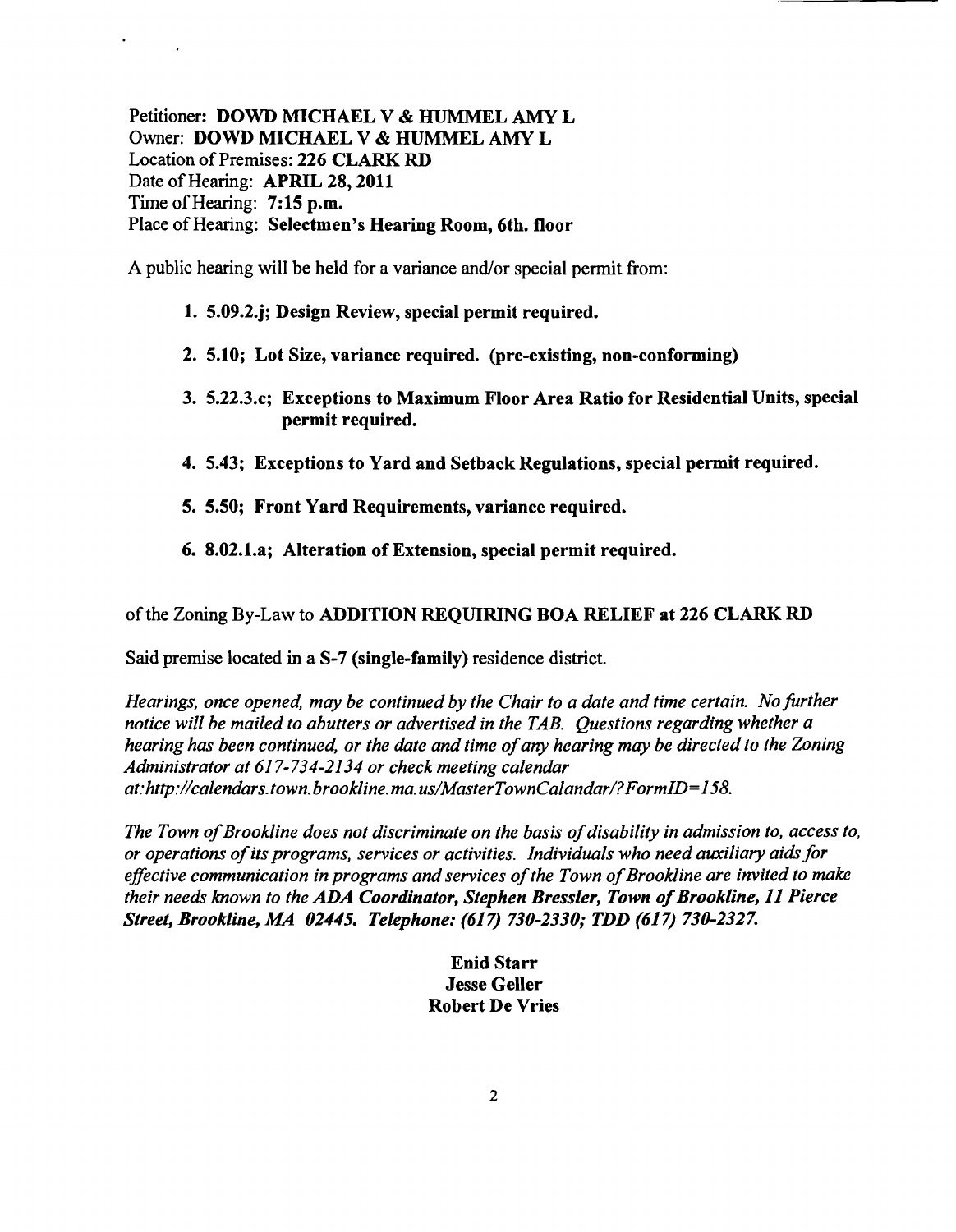At the time and place specified in the notice, this Board held a public hearing. Present at the hearing was Chairman, Jesse Geller and Board Members, Christopher Hussey and Mark Zuroff. Due to a scheduling conflict, the site of the hearing was moved to the Selectmen's conference room, adjacent to the hearing room. Appropriate notice was posted throughout the building advising of the change in location. Ms. Hummel and Mr. Dowd were in attendance during the hearing. Ms. Hummel presented the case before the Board.

Ms. Hummel described her home at 226 Clark Road as a single-family two-story clapboard home with an existing front porch built in 1915. The dwelling is located in a single-family residential district that intersects with Sumner Road and is north of Boylston Street. The porch has frontage on Clark Road and the front door is on the right side of the home by the driveway. The residence has a basement and a detached garage. The neighborhood is primarily comprised of homes of similar sizes and lots and is located  $\frac{1}{4}$  mile from the Beaconsfield T stop.

Ms. Hummel said that she and her husband, Michael Dowd, are proposing to construct a twostory addition on the front façade of their home. She said that they would like to enclose the existing porch to create a new family room and build a bay above it to accommodate a second full bath in the house. The first floor renovation will be 237 square feet and the new bay with bath on the second floor will add 113 square feet for a total of 350 square feet of new gross floor area. The new foundation will be clad in brick veneer, and the existing columns will be refinished and re-used. The new bay will have clapboards to match the house with comer boards to add detail. New windows will be energy efficient and match the existing as closely as practicable. Ms Hummel, when asked about counterbalancing amenities responded that they intended to provide landscaping in the front where they removed a large hedge and will have the entire house freshly painted.

3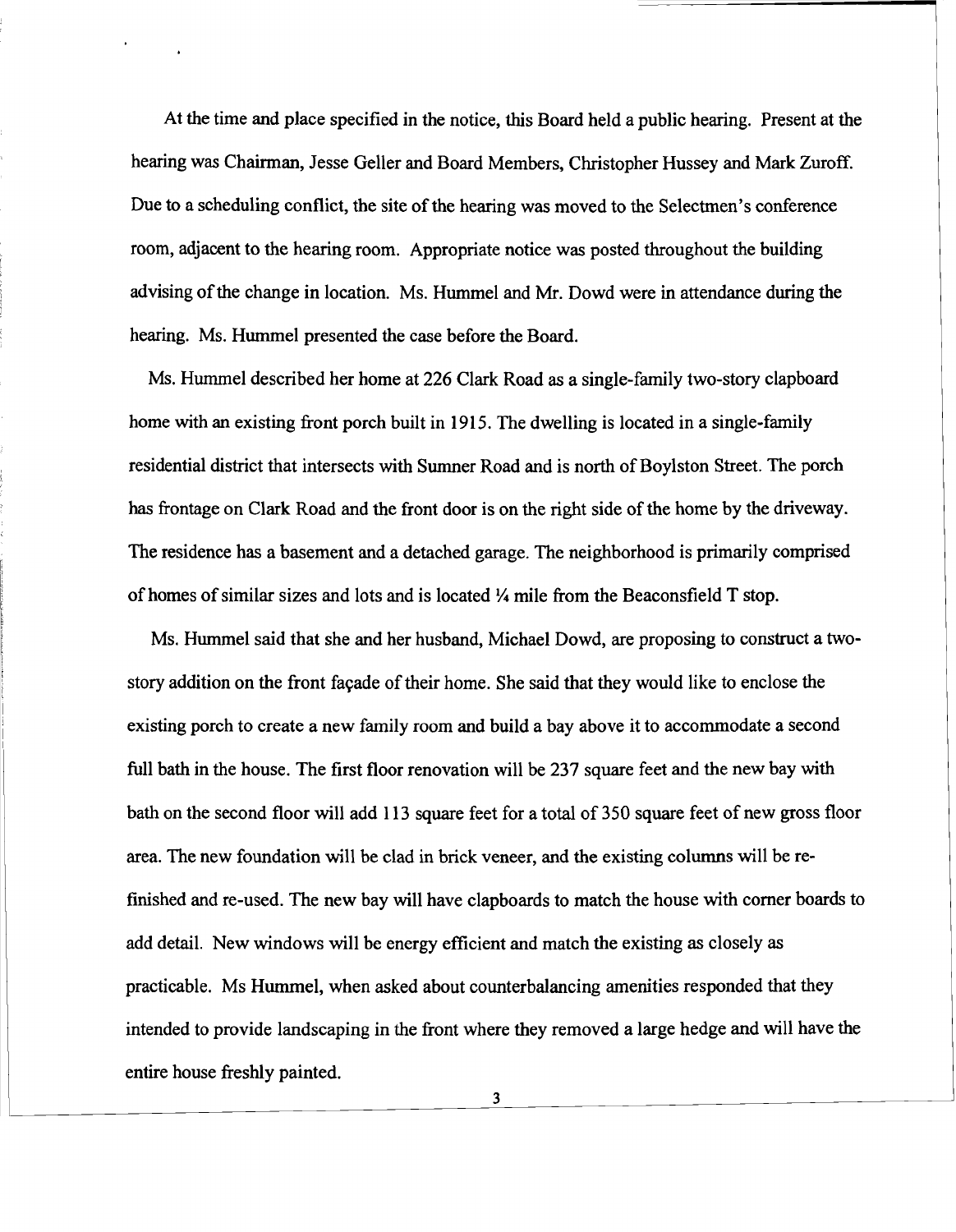Board Member, Christopher Hussey, asked about the functionality of the enclosed porch as a family room given its location and odd proportions. Ms. Hummel responded that she needs additional space for her growing children. She agreed that the location of the family room may not be ideal but she was trying to retain the character of her home and her family would adjust to the space.

The Chairman asked whether anyone in attendance wished to speak in favor or against the proposal. No one rose to speak. Ms. Hummel reported that they had reviewed the plans with her neighbors and she had letters of support from her direct abutters at 222 and 230 Clark Road as well as others in the neighborhood.

Assistant Director for Regulatory Planning, Polly Selkoe, reviewed the findings of the

Planning Board.

Section 5.09.2.j – Design Review: Any exterior addition for which a special permit is requested pursuant to 5.22. (Exceptions to Maximum Floor Area Ratio Regulations) requires a special permit subject to the design review standards listed under Section 5.09.4(a-I). All the conditions have been met, and the most relevant sections of the design review standards are described below:

- a) Preservation of Trees and Landscape: The proposed addition is not anticipated to disturb the existing landscape or any trees as the addition is in the footprint of the pre-existing porch.
- b) Relation of Buildings to Environment: The proposed addition is not anticipated to cause shadowing on neighboring buildings as it is on the front facade. The addition should relate harmoniously to the landscape.
- c) Relation of Buildings to the Form of the Streetscape and Neighborhood: The proposed addition is consistent in style with the existing dwelling as well as with neighboring dwellings.
- d) Open Space: The applicant is proposing to make improvements to the landscaped areas in the front yard.
- e) Circulation: The proposal will retain the existing driveway and is not anticipated to impact circulation.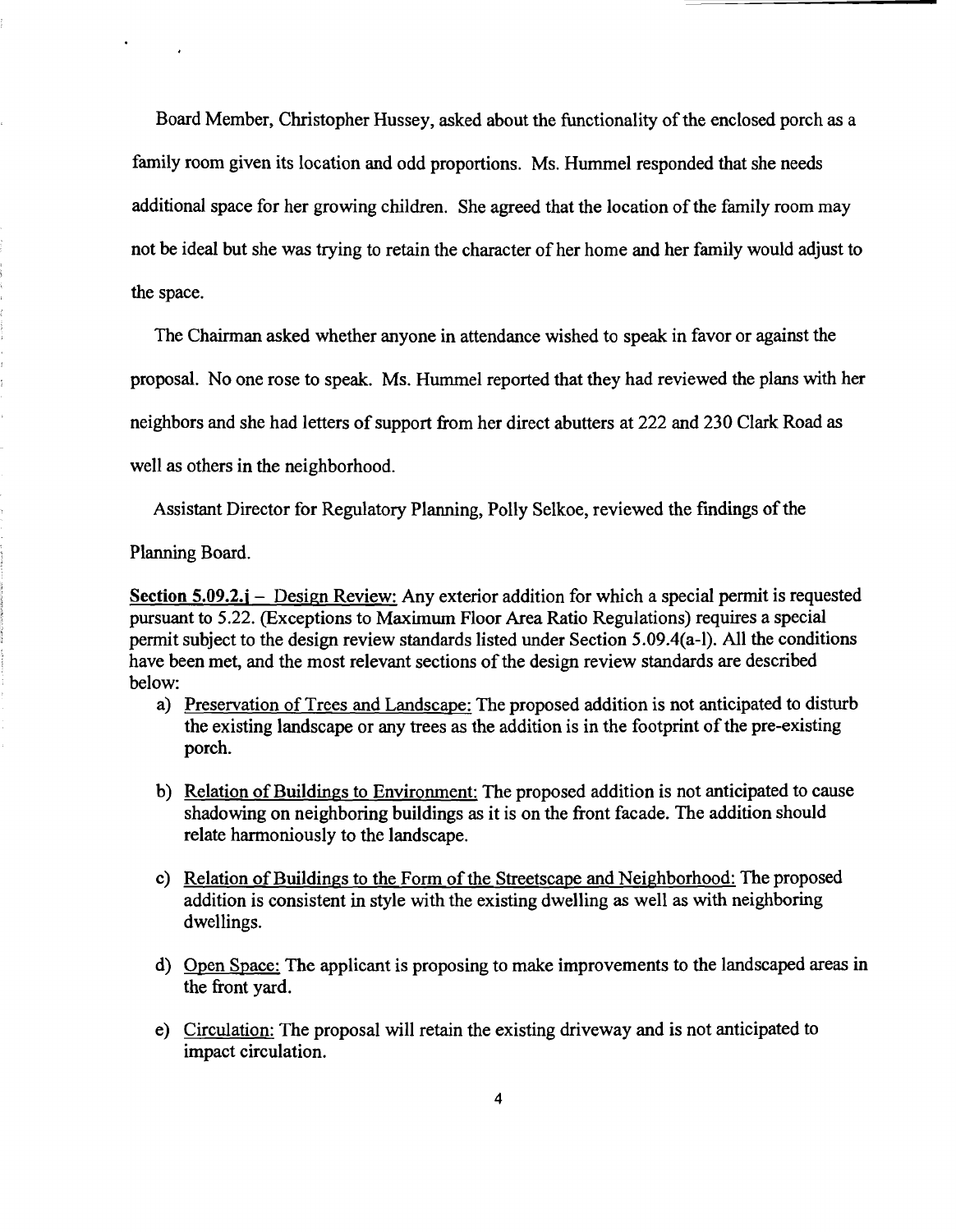Section 5.10 – Lot Size: Where a minimum lot size is specified in Table 5.01 no main building or use shall be erected or established on any lot of lesser size, except as may be permitted by 5.15. The 6,297 square foot lot is a pre-existing, non-conforming condition for this S-7 district.

| Section 5.22 – Floor Area Ratio: |                |              |                           |                    |  |  |  |
|----------------------------------|----------------|--------------|---------------------------|--------------------|--|--|--|
| <b>Floor Area</b>                | $A$ liery sief | े (डिमें १६१ | $P(\epsilon)$ ere) $\leq$ | <b>Pinelline</b>   |  |  |  |
| Floor Area Ratio                 | 0.35           | 0.31         | 0.37                      |                    |  |  |  |
| $ $ (% of allowed)               | $00\%$         | 91%          | 107%                      | Special<br>permit* |  |  |  |
| Floor Area (s.f.)                | 2,204          | .997         | 2,360                     |                    |  |  |  |

\* Under Section 5.22.3.c, the Board ofAppeals may grant a special permit for up to 150% of the permitted gross floor area provided the addition is less than 350 square feet. The applicant is proposing to construct a 350 square foot addition which meets the requirement for a special permit.

## Section 5.50 - Front Yard Requirements:

| <b>Dimensional Requirements</b> | Required/Allowed Editing Proposed Search |  |         |
|---------------------------------|------------------------------------------|--|---------|
| <b>Front Yard Setback (ft.)</b> |                                          |  | Special |

\*Under Section 5.43, the Board ofAppeals may waive by special permit yard and setback requirements if counterbalancing amenities are provided. The applicant is planning to provide landscaping in the front where they removed a large hedge and will have the entire house freshly painted.

#### Section 8.02.1.a - Alteration of Extension.

A special permit is required to alter a pre-existing non-conforming structure.

Ms. Selkoe reported that the Planning Board was generally supportive of the proposal since the addition is well-designed and sensitive to the character of the home. The addition should not negatively impact the streetscape of this single-family neighborhood since the proposed construction would enclose a pre-existing deck without significantly altering the dwelling nor obstructing neighbors' views. The Planning Board believed that the proposed landscaping will be an asset to the appearance of the home. The Planning Board has received letters from neighbors in support of the applicant's addition and believe the improvement will have a positive visual impact on the neighborhood. Therefore, she said, the Planning Board recommended approval of the proposal and plans, including the plot plan prepared by AGH Engineering and last dated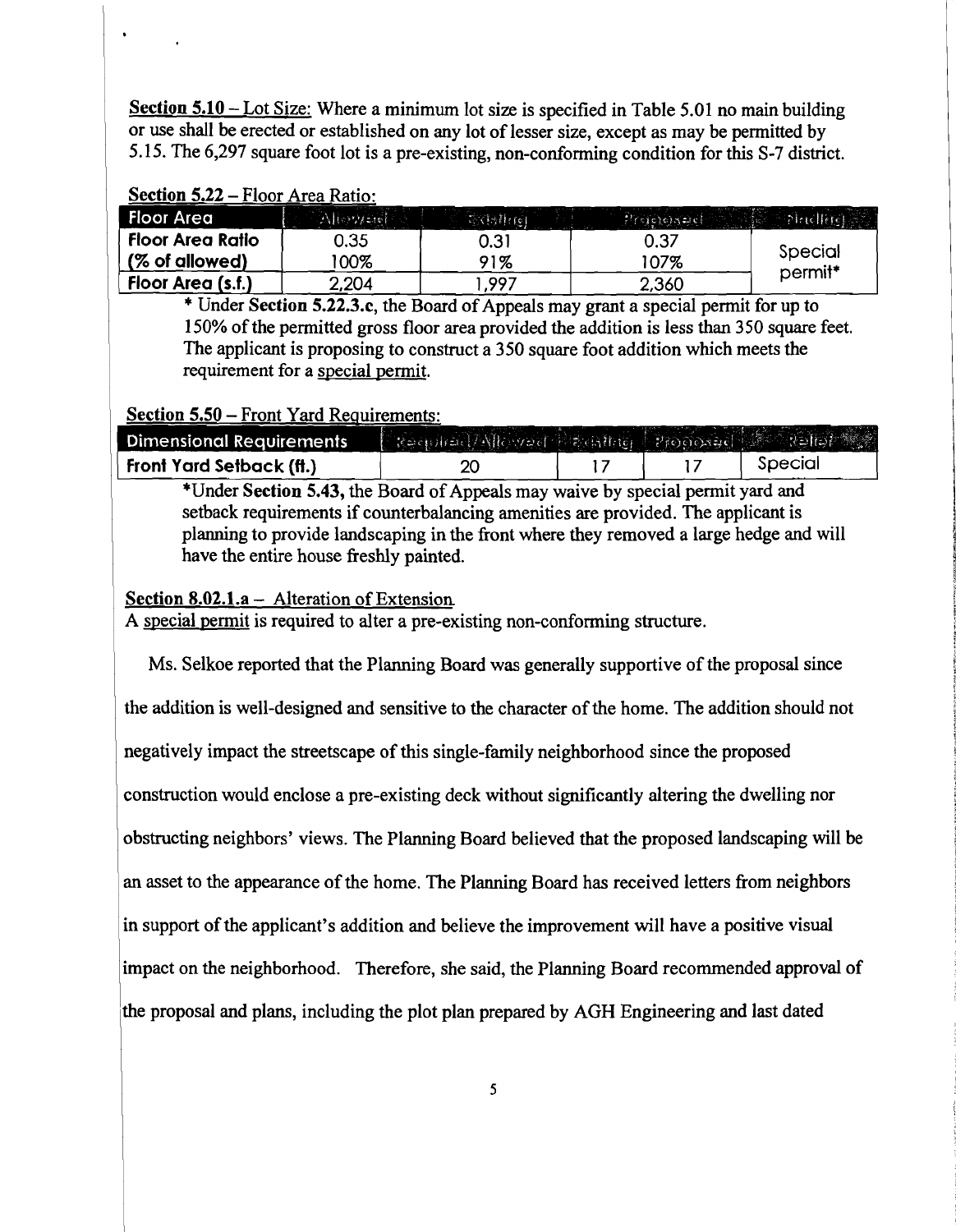9/23/2010, and the elevations, renderings, and floor plans by Silvana Sawaya dated 2/19/2011 and 3/21/2011, subject to the following conditions:

 $\mathcal{A}^{\mathcal{A}}$  ,  $\mathcal{A}^{\mathcal{A}}$ 

- 1. Prior to issuance of a building permit, final plans and elevations of the proposed addition shall be submitted to the Assistant Director of Regulatory Planning for review and approval.
- 2. Prior to issuance of a building permit, the applicant shall submit a final landscaping plan indicating all counterbalancing amenities to the Assistant Director of Regulatory Planning for review and approval.
- 3. Prior to issuance of a building permit, the applicant shall submit to the Building Commissioner to ensure conformance to the Board of Appeals decision: 1) a final site plan, stamped and signed by a registered land surveyor or engineer; 2) final elevations, stamped and signed by a registered architect or engineer; and 3) evidence the Board of Appeals decision has been recorded at the Registry of Deeds.

The Chairman then called upon Michael Shepard, Building Commissioner, for the report from the Building Department. Mr. Shepard reported that the plans seemed well crafted and the petitioners were sensitive to the streetscape by retaining the porch columns. Mr. Shepard said that he was supportive of the conditions recommended by the Planning Board and ifapproved would insure the addition is built in accordance with the conditions and the requirements of the state building code.

During deliberations, Board Member, Chistopher Hussey, opined that he was familiar with the neighborhood and while he feels that over time its character is being changed due partially to the elimination of the front porches, he would support the grant of the requested relief in this particular case.

The Board, having deliberated on this matter and having considered the foregoing testimony, concludes that it is desirable to grant the Special Permit relief as requested and that the petitioner has satisfied the requirements necessary for relief under Section 5.43 to waive the front yard requirement from the required 20' to 17'. Also, relief was granted under **Section 5.22.3.c** to allow an addition of up to 350 sfbeyond the maximum allowed gross floor area for the Zoning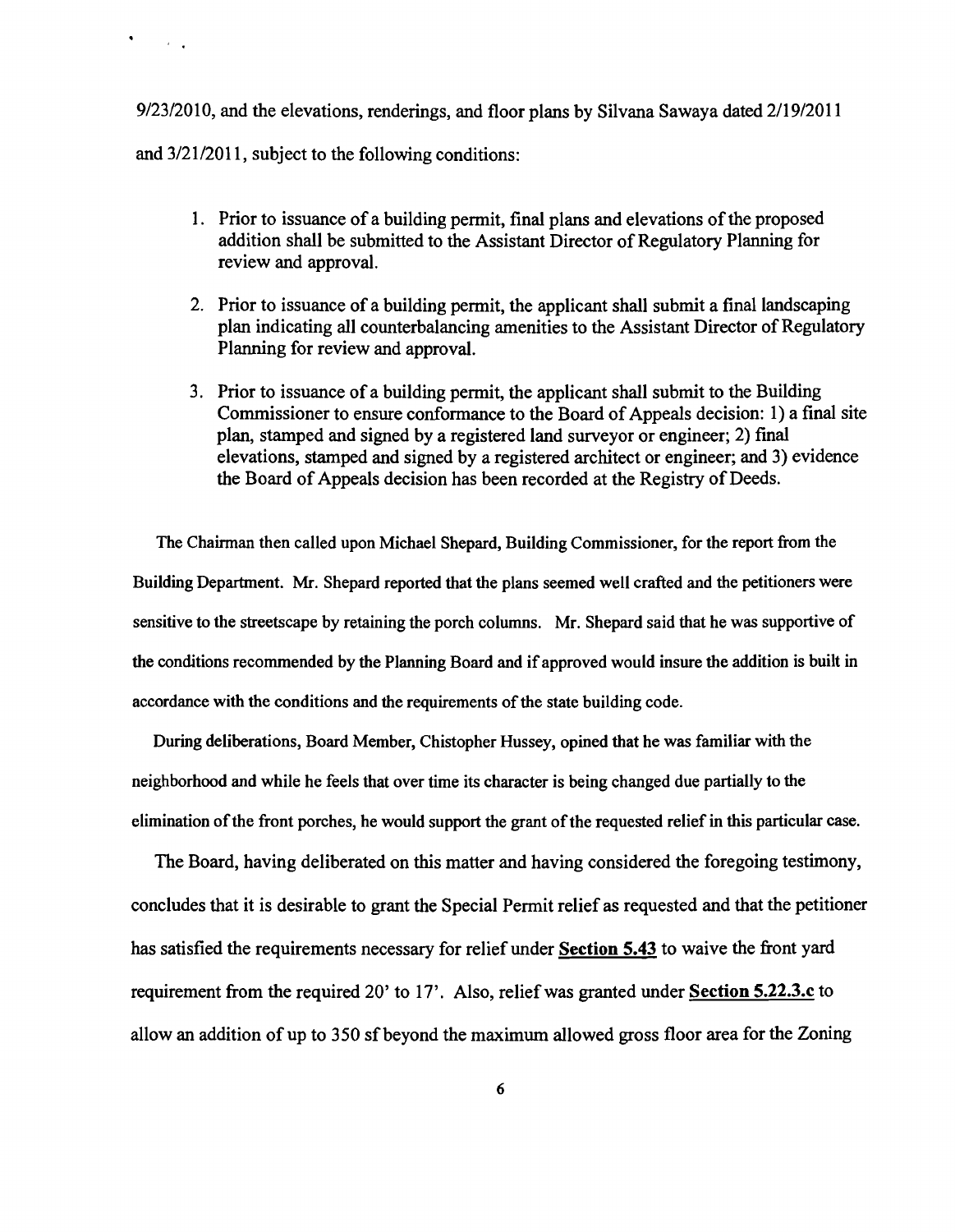District and **Section 8.02.2** because of a pre-existing, non-conformity. The Board also made the following specific findings pursuant to **Section 9.05** of the Zoning By-Law:

- a. The specific site is an appropriate location for such a use, structure, or condition.
- b. The use as developed will not adversely affect the neighborhood.
- c. There will be no nuisance or serious hazard to vehicles or pedestrians.
- d. Adequate and appropriate facilities will be provided for the proper operation of the proposed use.

Accordingly, the Board voted unanimously to grant the requested relief subject to the

following conditions:

- 1. Prior to issuance of a building permit, final plans and elevations of the proposed addition shall be submitted to the Assistant Director of Regulatory Planning for review and approval.
- 2. Prior to issuance of a building permit, the applicant shall submit a final landscaping plan indicating all counterbalancing amenities to the Assistant Director of Regulatory Planning for review and approval.
- 3. Prior to issuance of a building pennit, the applicant shall submit to the Building Commissioner to ensure conformance to the Board of Appeals decision: 1) a final site plan, stamped and signed by a registered land surveyor or engineer; 2) final elevations, stamped and signed by a registered architect or engineer; and 3) evidence the Board of Appeals decision has been recorded at the Registry of Deeds.

Unanimous Decision of The Board of Appeals *.::::r*  $\mathbb{S}^{\mathbf{g}\mathbf{x}}_{\mathbf{x}}$  ,  $\mathbb{S}^{\mathbf{g}}_{\mathbf{x}}$  $\frac{1}{100}$   $\frac{1}{100}$   $\frac{1}{100}$   $\frac{1}{100}$   $\frac{1}{100}$   $\frac{1}{100}$   $\frac{1}{100}$   $\frac{1}{100}$   $\frac{1}{100}$   $\frac{1}{100}$   $\frac{1}{100}$   $\frac{1}{100}$   $\frac{1}{100}$   $\frac{1}{100}$   $\frac{1}{100}$   $\frac{1}{100}$   $\frac{1}{100}$   $\frac{1}{100}$   $\frac{1$ Date $_{\odot}$  May 16, 2011 UO≩<br>C>O ≥ ~"-  $\mathbb{R}$ True  $\mathbb{Q}_{\text{op}}$ ATTES**T**: